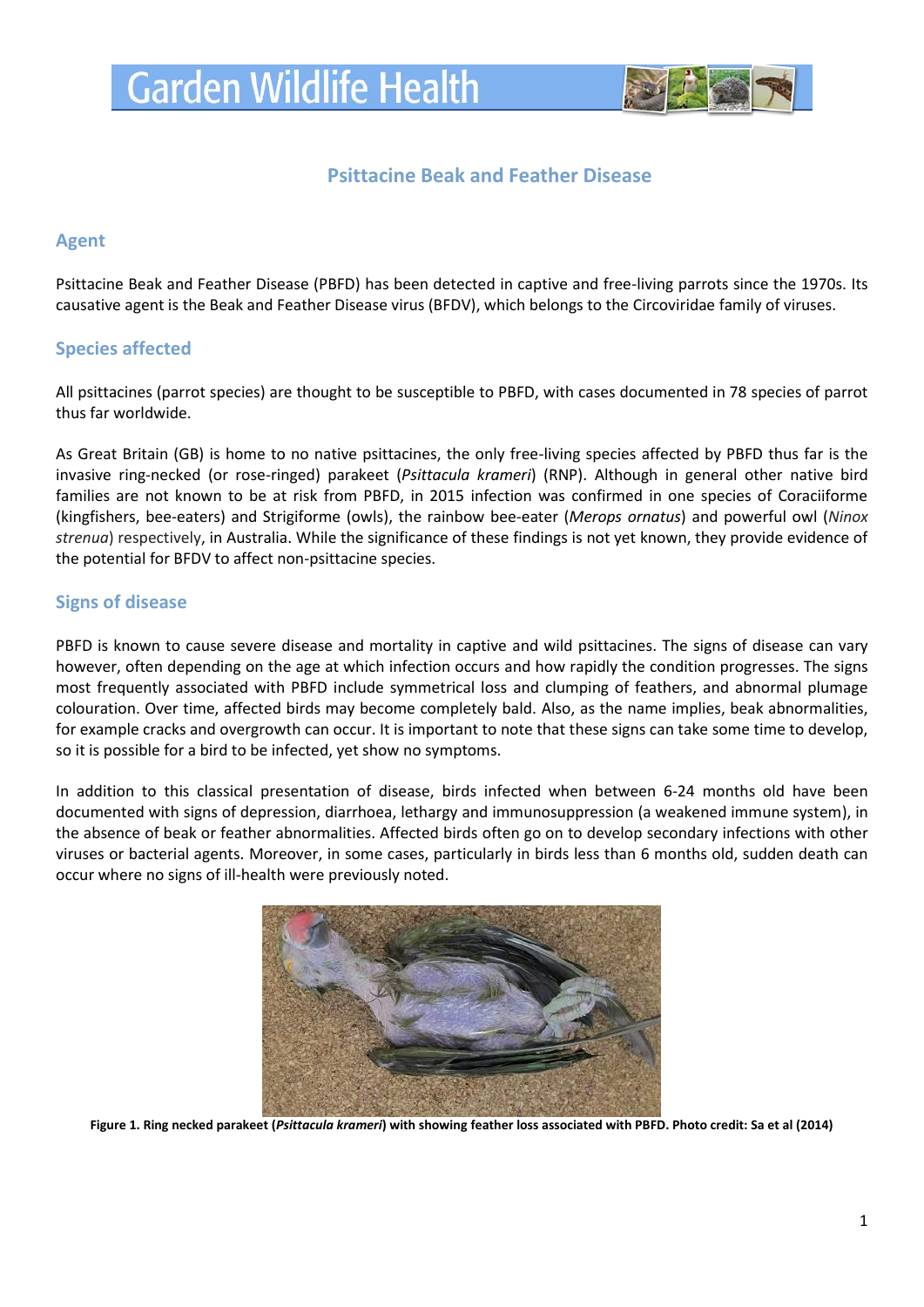

**Figure 2. Suspected PBFD in a ring necked parakeet () in Greater London. Photo credit: P. Price-Tomes**

### **Disease transmission**

BFDV is excreted (shed) in faeces, oral secretions and feather dander, enabling transmission through direct and indirect contact of infected and susceptible individuals. It is also possible for birds that carry the virus to transmit the disease to their eggs, and young birds may be infected via regurgitated food from infected parents.

The virus can survive in the environment for several months, meaning that contaminated materials can remain a source of infection for prolonged periods of time.

#### **Distribution and origin**

On a global scale, PBFD is considered to be one of the most important infectious diseases of both wild and captive psittacines. Thought to have originated in Australia, it has now been identified in Europe, North America, Asia and Africa, with the spread of disease largely attributed to the global movement of captive parrot species for the pet trade.

In Great Britain, free-living RNPs are predominantly found in the South East of England, including a population of an estimated 30,000 residing in the Greater London area. The first report of PBFD in a free-living RNP in GB was confirmed in 2012 in London: the affected bird showed typical signs of plumage abnormality with feather loss affecting the head and body.

Two additional free-living RNPs with confirmed BFDV infection yet no plumage abnormalities have been confirmed in the Greater London area. A small number of RNPs with plumage abnormalities in Greater London have been reported to the GWH project where PBFD is suspected to be the cause.

Further research is required into the distribution of BFDV in RNPs in GB, and how frequently PBFD occurs. Whether BFDV is well established in the wild population of RNPs in GB, but infrequently causes disease, or whether this viral infection is emerging remains unknown.

#### **Risk to human health**

No known risk to human health.